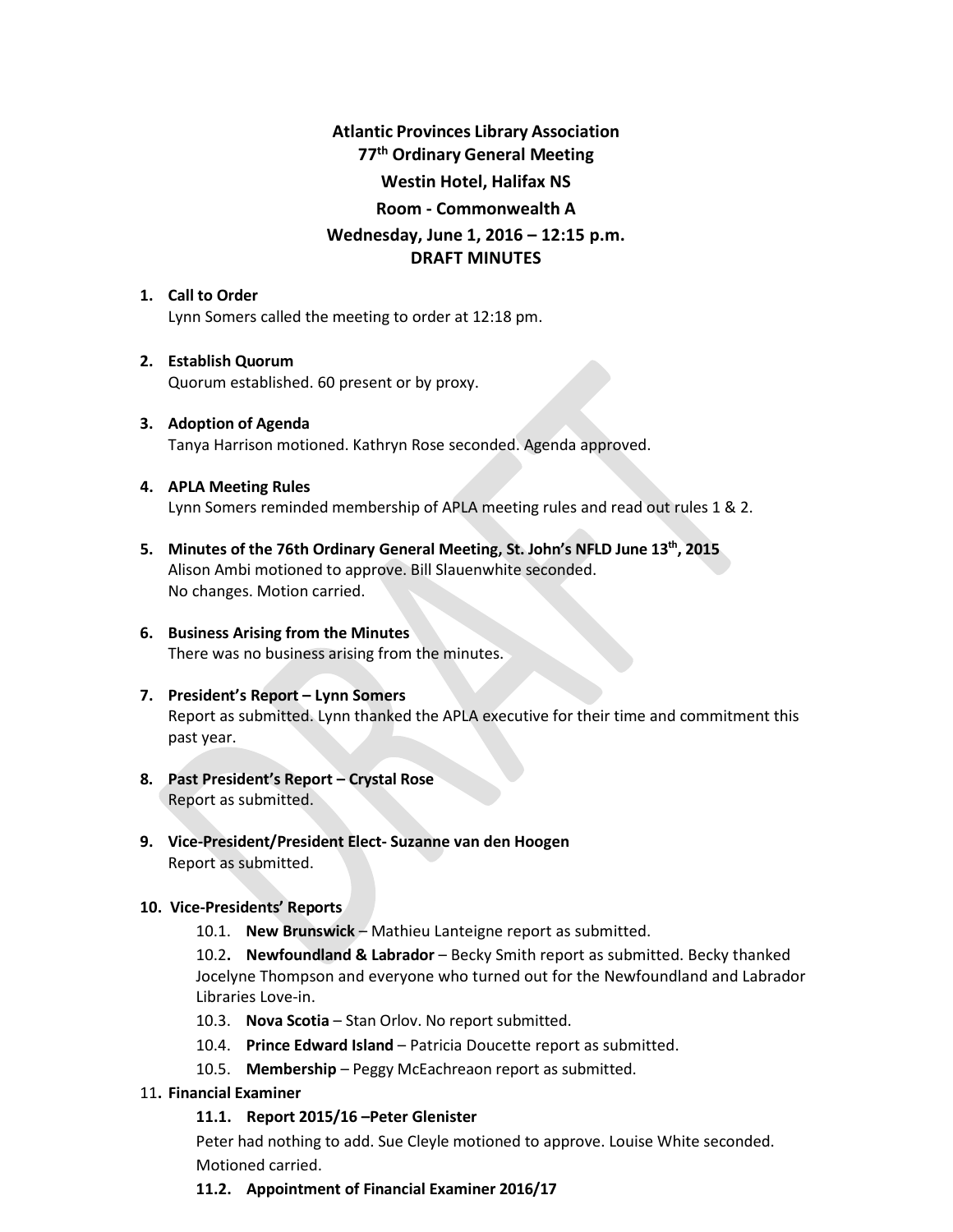Peter Glenister has agreed to be FE. Suzanne van den Hoogen moved to appoint Peter. Leo Cheverie seconded. Motion carried.

#### **12. Treasurer – Gail Fraser**

# **12.1. Report 2015/16**

Gail projected the Treasurer's report. No questions for Gail. Report as submitted. Karen Darby motioned to accept Treasurer's report. Becky Smith seconded. Motion carried.

#### **12.2. Proposed Budget 2016/17 – Suzanne van den Hoogen**

Proposed budget was projected. There are no significant changes.

#### **Total proposed revues are: \$19,866.55**

No questions about revenues.

#### **Proposed expenses are: \$19,866.55**

Lou Duggan asked about promotional items and the need for funds for this. Gail noted there is some money in executive projects. Lou noted this is only \$450 that it isn't enough. Suzanne said the association hoped to use funds from Misc. for executive projects.

Louise White asked about the proposed membership for CFLA. Suzanne noted this is listed in expenses. The fee is \$300.

Rita Campbell motioned to approve the proposed budget. Louise White seconded. Motion approved.

# **13. Report of the APLA Bulletin Editors and Bulletin Management Board – Alison Ambi & Patricia Langille Report**

Report as submitted. No questions.

# **14. Finance – Lynn Somers**

Report as submitted in the President's report. No questions for Lynn.

### **15. Communications Coordinator- Laurinda Matheson**

Report as submitted.

#### **16. Webmaster-Melissa Anez**

Report as submitted.

#### **17. Nominations and Elections - Crystal Rose**

### **17.1 New Executive Introductions**

Crystal Introduced new and continuing executive.

#### **18. Committee on Committees and Interest Groups – Suzanne van den Hoogen**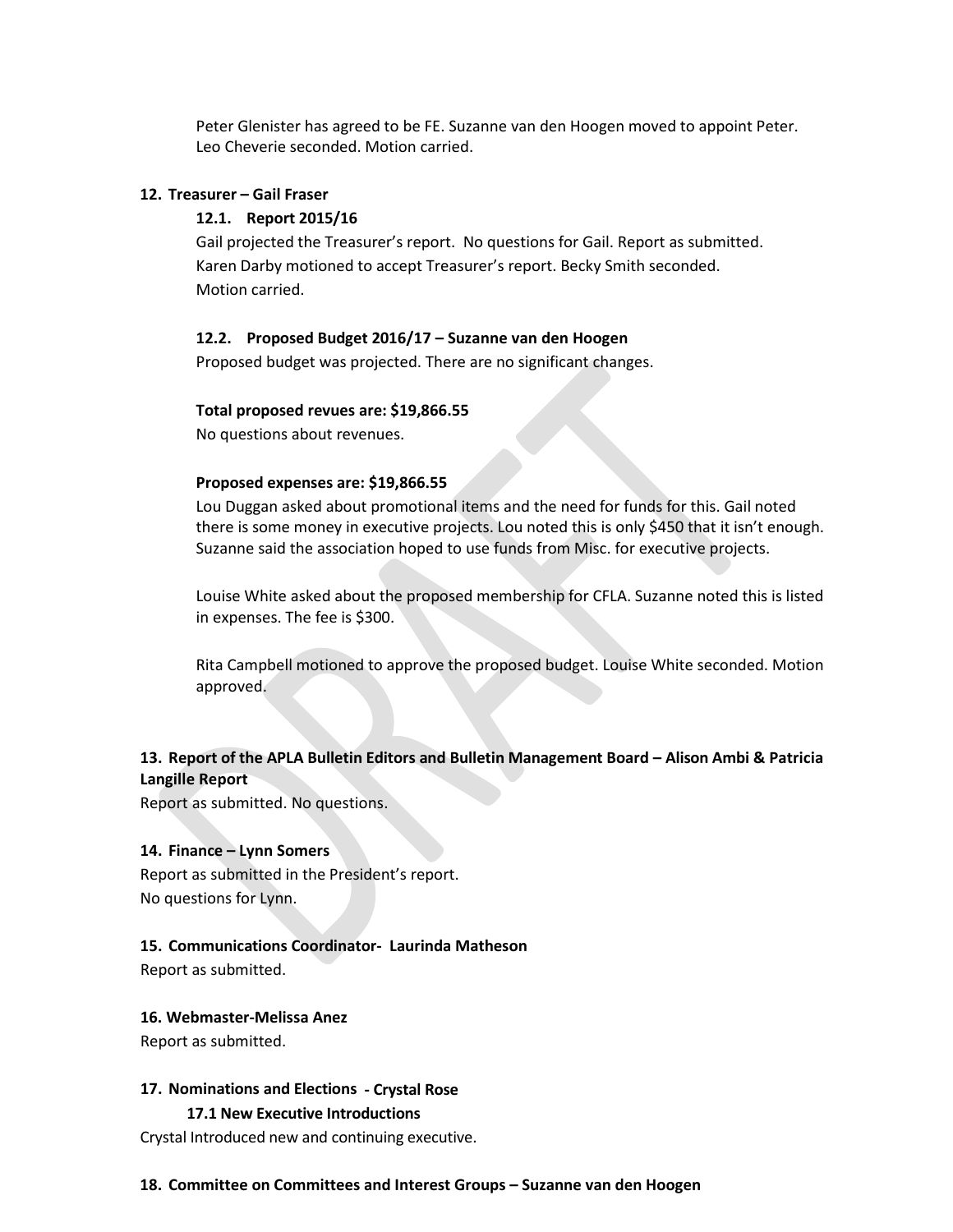Report as submitted. No questions for Suzanne.

### **19. Grow a Library – Crystal Rose**

Louise Spiteri suggested APL Executive reach out to Dal SIM and NSCC to help with fund raising for the Burt Award.

#### **20. Revisions to Standing Orders**

#### **20.1. Standing Order 2.02 (Membership) – Suzanne van den Hoogen**

Suzanne discussed the existing standing order and explained changes.

#### **RECOMMENDED ADDITION TO STANDING ORDER 2.02**

2.02 The fees shall be:

- a) Library support staff: \$25.00
- b) Students: Free
- c) Unwaged: \$25.00
- d) Trustees: \$25.00
- e) Other personal Members Librarian: \$55.00
- f) Life Members: \$ 500.00
- g) Institutional members: \$ 125.00
- h) Honorary life members: No Fee
- i) Retired: \$25
- j) Joint APLA/NSLA Professional: \$65
- k) Joint APLA/NSLA Support Staff: \$35
- l) Joint APLA/NLLA Professional: \$65
- m) Joint APLA/NLLA Support Staff: \$30
- n) Joint APLA/NLLA Retired: \$30
- o) Joint APLA/APLNB: \$70
- p) Joint APLA/NSALT: \$35
- q)

# **Motion to change "other personal members" to "Librarian", to add "Retired" as a category of membership and to include membership fees for our Joint Membership agreements**.

Suzanne motioned to approve the changes. Karen Darby seconded. Kathryn Rose asked about joint memberships and how that funding sharing will work. Suzanne said this Standing Order only addresses the particular membership groups. Motioned carried.

# **21. Report of CLA Copyright representative – Jeannie Bail**

Report as submitted.

#### **22. Annual Conferences – Reports**

**22.1 Halifax, NS – Crystal Rose** Nothing to report. No questions for Crystal. **22.2 Conference code of conduct – Crystal Rose**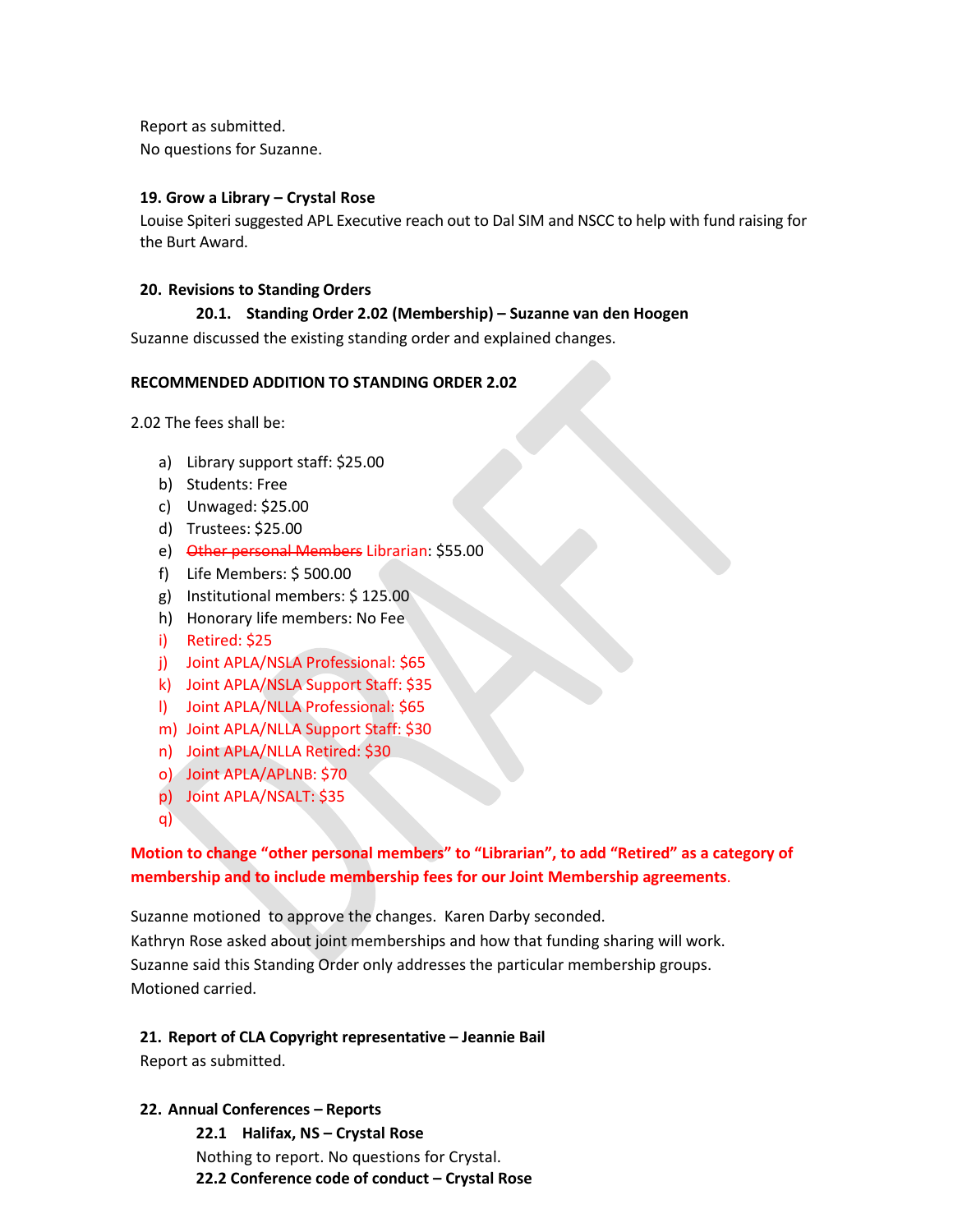Crystal mentioned that we adopted a code of conduct for the conference and there will be a Resolution that addresses this.

Lynn announced that the 2017 Conference will be in PEI. Patricia Doucette will Chair the Conference Planning Committee an invited everyone to the conference. The theme will be Inclusion and Accessibility. Patricia asked if anyone interested in volunteering please contact her. Thank you to Tanya Harrison and Jennifer Richard for agreeing to Co-Chair Programming.

#### **23. Awards- Lynn Somers**

**23.1 APLA Merit Award Winner** (announcement only). Lou Duggan was announced as the Merit Award winner.

**23.2 APLA First Timer's Grant Recipient –** Samantha DeLaney was announced as the winner.

**23.3 Carin Alma E. Somers Scholarship**. K-Lee Fraser accepted her award.

**23.4 APLA Memorial Award** – Cate Carlyle was announced as winner. She'll be attending the IFLA conference in Columbus Ohio.

**23.5 APLA Advocacy Award** – Memorial University was announced as the winner and Louise McGillis,, Becky Smith, Krista Godfrey accepted the award.

SIM award will be announced on June 3rd.

Meghan Fillmore was announced as the NSCC award winner.

#### **24. Resolutions – Suzanne van den Hoogen**

Lynn announced that we have 4 proposed resolutions.

**Resolution #1 -** Jocelyne Thompson read the following resolution about continuing advocacy work in support of the Newfoundland and Labrador Libraries Closures:

Be it resolved that APLA strengthen its advocacy efforts to save Newfoundland and Labrador public libraries, in partnership with NLLA and other interested organizations and groups; and Be it resolved that APLA respond to Minister Dale Kirby's email of May 16, 2016, justifying the closures ; and

Be it further resolved that APLA condemn in writing to the Premier of Newfoundland and Labrador and the members of the House of Assembly the new tax on books.

Moved by Jocelyne Thompson. Seconded by Jocelyne LaBelle.

Lynn asked if Jocelyne would like to speak to the motion. Jocelyne spoke about the Newfoundland and Labrador Libraries Love-in and how APLA wants to support them throughout the coming year. The two year window for closures makes us hopeful that we can save some libraries. She also mentioned the work of NNLA under the leadership of Krista Godfrey.

No discussion. Motion carried.

**Resolution #2 -** Crystal Rose read the following resolution regarding APLA's membership to CFLA:

Be it resolved that APLA become a member of CFLA; and Be it resolved that APLA budget for the annual CFLA membership fee.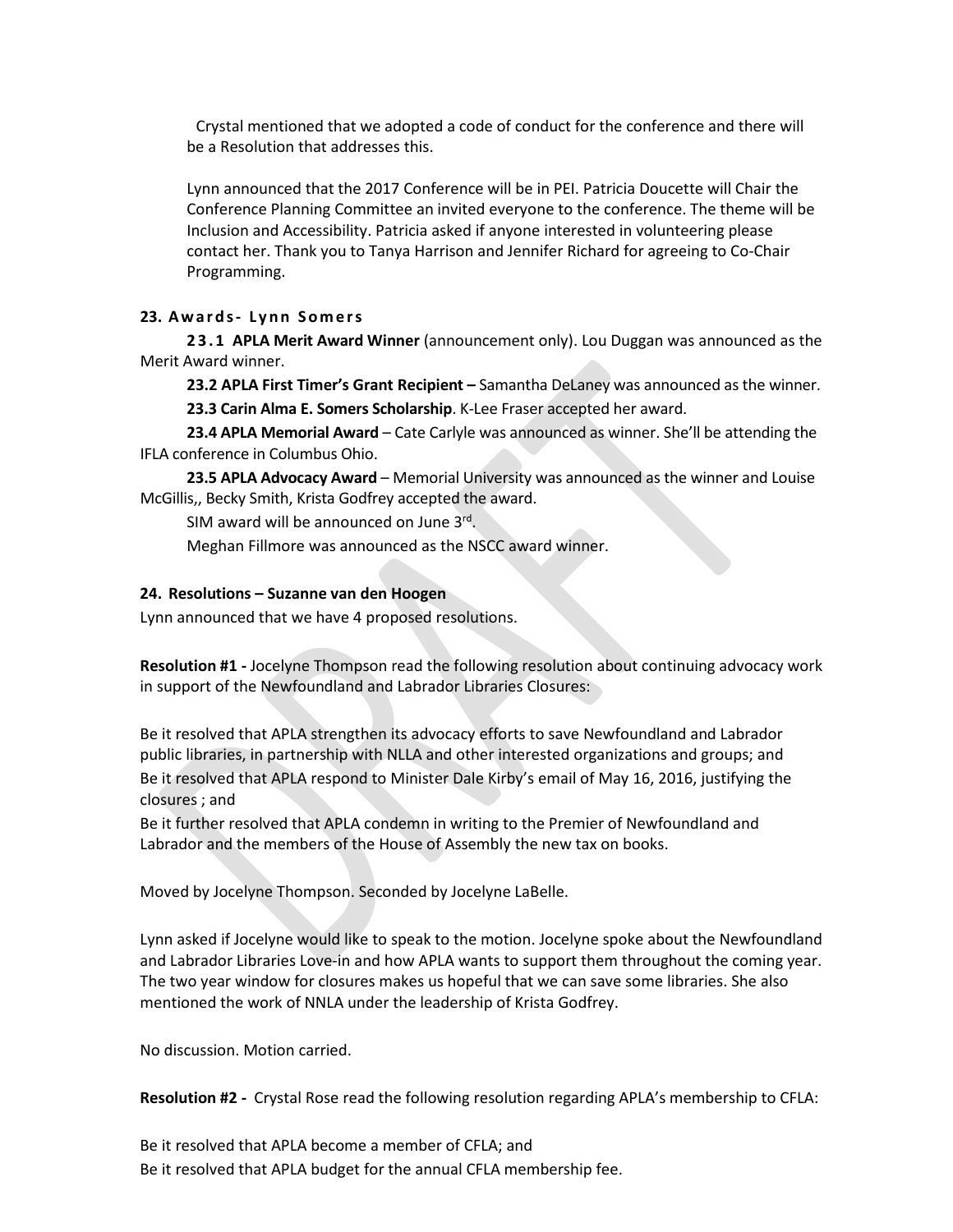Moved by Crystal Rose. Seconded by Karen Darby.

Mathieu Lantienge asked how seats on the board will be allocated. Two seats will not be territorial allocations and people in those seats would have to be a member of an organization.

Sue Cleyle asked about the membership fee. It is \$300/year.

Lou Duggan asked how APLA will choose a representative. Crystal said the rep is not necessarily from APLA, it is an Atlantic Canadian representative and could be from any of the regional associations. There is a working group formed to sort out that selection process.

Motion carried.

**Resolution #3 -** Lou Duggan read the following resolution regarding a Code of Conduct for APLA Events:

Be it resolved that the APLA executive will investigate the adoption of a formal Code of Conduct to govern all events and also investigate the feasibility of a Code of Conduct committee to ensure that delegates, exhibitors, and sponsors adhere to The Code.

Moved by Lou Duggan. Seconded by Louise White.

Lou said this was in response to the concern expressed by a delegate at the conference. Crystal Rose quickly adopted the OLA Code of Conduct and APLA did not have time to discuss it.

Motion carried.

**Resolution #4 -** Lynn Somers read the following courtesy resolution:

Be it resolved that APLA extends its appreciation to the members of the Halifax Conference Planning Committee, the speakers, the exhibitors, the sponsors and all who have contributed to the success of the 2016 Atlantic Provinces Library Association Conference.

(Applause)

**25. Dalhousie University, School of Information Management Update – Sandra Toze** Louise Spiteri spoke on behalf of Sandra. Report as submitted. No questions.

**26. Nova Scotia Community College Library Technician Program Update – Joanne Hodder** Report as submitted.

#### **27. Inauguration of Incoming President**

Lynn Somers handed the gavel over to the new president, Suzanne van den Hoogen. Suzanne spoke about how honoured she is to represent us across the region and she acknowledged the new executive.

**28. Adjournment. Meeting adjourned at 1:08.**